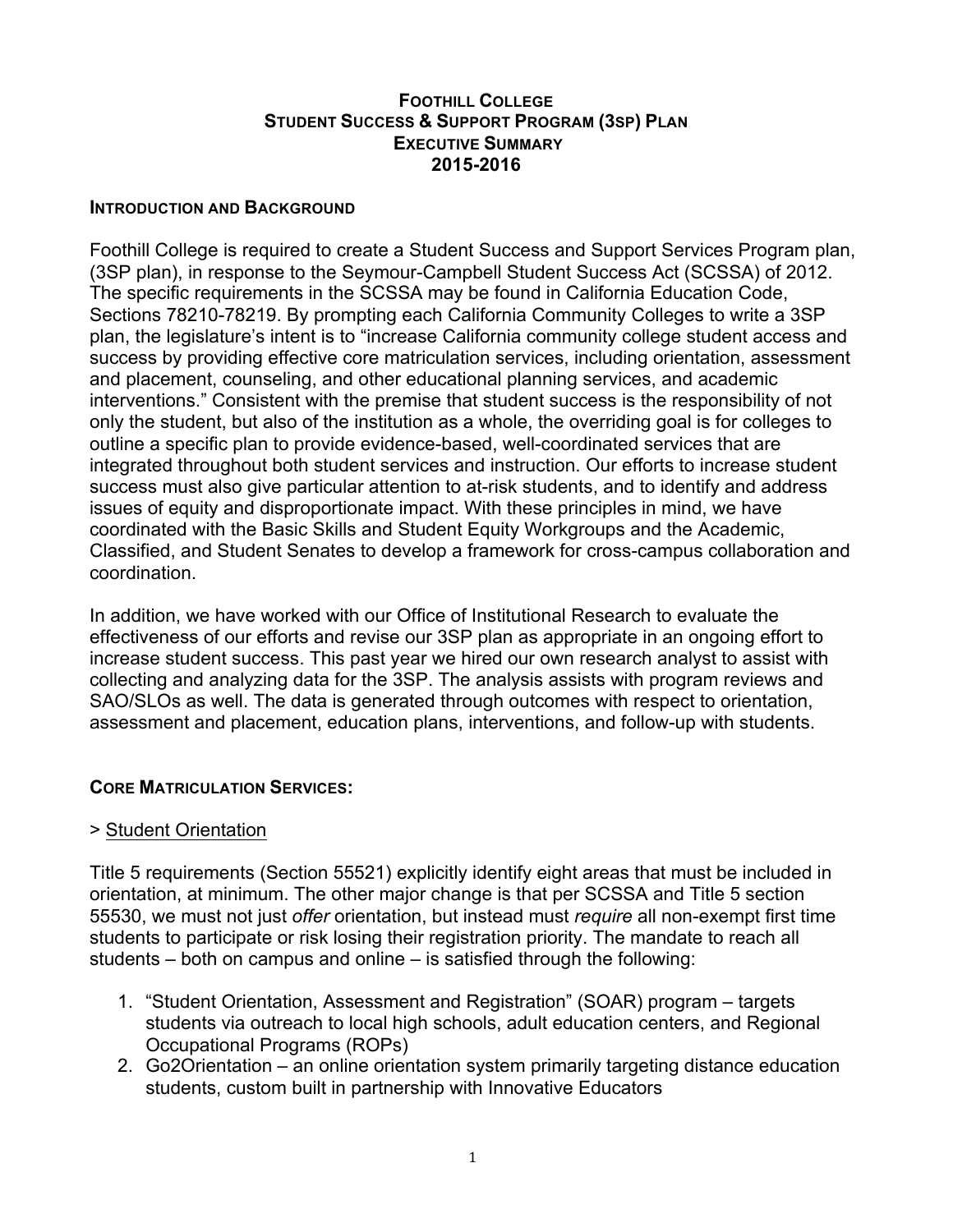- 3. CNSL 5: Introduction to College a 1.5-unit course no longer required, but highly recommended, to all students coming to Foothill having completed less than 30 quarter units.
- 4. New Student Orientation Workshops counselors provide these workshops, which cover the mandatory eight elements in greater depth. These workshops will be incorporated into SOAR events, and will be offered separately for students who do not complete Counseling 5 or attend SOAR.

To monitor the effectiveness of these strategies, we will continue to collaborate with our Office of Institutional Research and the Student Equity Workgroup. We will continue to examine both quantitative and qualitative data to determine whether there are significant differences in the efficacy between our three core strategies, and identify any disproportionate impact that may be occurring.

## > Assessment and Placement

Title 5 requires all non-exempt, first time students to participate in assessment. The primary goal is to measure their strengths and weaknesses in the areas of mathematics and English for appropriate placement into math and English/ESLL courses. However, assessment is also intended to collect data about the student's "study and learning skills, aptitudes, goals educational background and performance, and the need for special services." These requirements are not new, but the SCSSA does place special emphasis on the use of multiple measures of assessment and on monitoring for any disproportionate impact. To meet the requirements, Foothill will continue to use the web-based Accuplacer for English, ESLL, and math, at least in the short-term. Students may take the Accuplacer tests on the main campus, at Middlefield, or at high schools on request.

Within this year's 3SP plan, we reviewed what was implemented last year and made some slight modifications. One modification was to first and foremost continue with the issue of multiple measures for assessment and placement. With the help of the campus community, we continue to assess the multiple measures to finish being implemented to facilitate accurate placement. Also, as early as the 2015-2016 academic year we will be required to use the state-mandated Common Assessment as one of our assessment measures, so we have prepared to align our practices with the requirements in the Common Assessment Initiative. Academic integrity is a continued concern, but has been less of an issue in that we have communicated with faculty and staff that we are to taking stronger measures in the Assessment and Testing Office to identify potential concerns by hiring additional staff to assist. We are continuing our pilot program, an identity verification system, for students completing their assessments online as well.

One continuous issue is that students still do not seem to be aware of the importance of placement tests, and their inadequate preparation may well adversely affect their ultimate success in college. We currently offer test preparation through a partnership with EdReady, by referral to Khan Academy resources, and through our Summer Bridge program but realize the messaging and services may not be as effective as possible. Consequently, we plan to work with Institutional Research to evaluate the utilization and effectiveness of our test preparation services, as well as examine our re-test policies. We are working with feeder high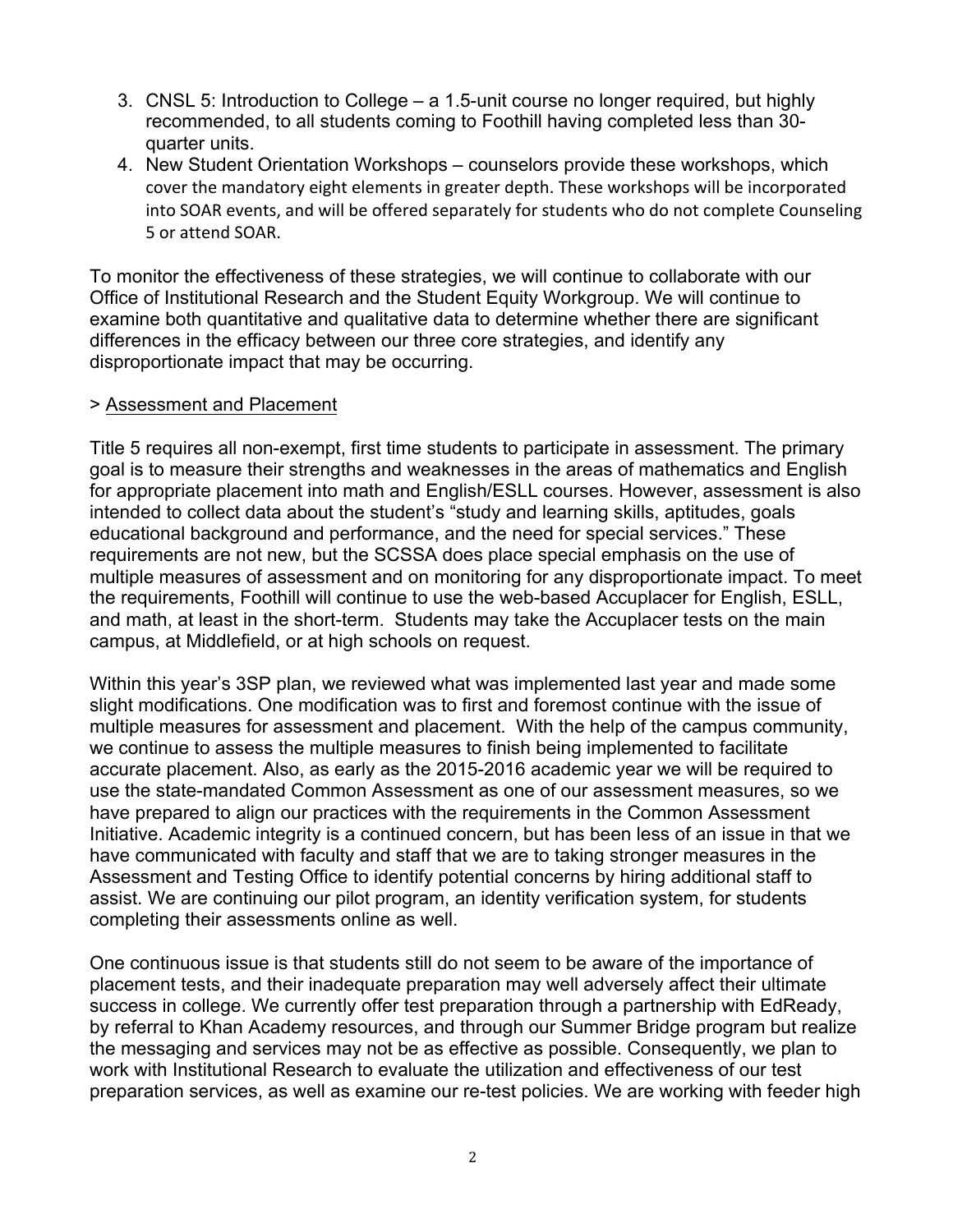school faculty and administrators to demonstrate EdReady, review assessment services and placement criteria and create an understanding of the importance of the placement tests.

# > Counseling and Other Educational Planning Services

Title 5 requires us to have educational plans to provide counseling and to ensure that all nonexempt students create a student education plan (SEP), and to provide follow-up services for at-risk students. Although these services have always been available to our students in various forms, the development of our 3SP plan has provided an opportunity to review and revise our services to best support student success.

Our counseling services are available in a variety of formats to meet individual student needs. Students may get one-on-one counseling with a counseling faculty member, and sessions can be in-person, and/or by email, phone or Skype and most currently, Zoom. Faculty counselors provide group counseling services in face-to-face and online courses in a variety of academic, career, personal and transfer topics; they also work with staff to offer targeted workshops on issues such as resume writing, study skills, and interviewing. Students may also take advantage of one of the many self-paced online counseling/advising tools such as ASK Foothill, Assist.org, Career Café, or StudentLingo. Recognizing that face-to-face services may have different impact than online services, we continue to work with Institutional Research to monitor the effectiveness of our services.

Finally, Title 5 section 55520 requires us to assist all non-exempt students with developing an education plan. Students may work one-on-one with a counselor in 30-minute session(s) to meet this need, and/or can develop their education plan in their CNSL 5 (Introduction to College) class. Additionally, group counseling sessions are available after SOAR events and throughout the quarter to generate abbreviated education plans. Once developed, students are able to monitor their plan(s) in Degree Works, our online degree audit system. Most students meet with their counselor quarterly to update plans, review their personal outcomes and prepare for transfer, degree or certificate completion.

## > Follow-up for At-Risk Students

We recognize that instructional faculty members are better positioned to implement early alert and necessary interventions for at-risk students than any automated system. During the College's professional development training, the Early Alert program and other studentsuccess practices will be introduced to implement in the classroom, with an emphasis on prevention.

We have already implemented an Early Alert program with physical science, math and engineering faculty, but as of this year, we are adding an Early Alert program to English and ESLL faculty.

We continue to identify and support at-risk students both in-person and online, with our Early Alert program. By Title 5 definition, at-risk students include (credit or noncredit) basic skills students, students with no education plan, and/or students on probation or facing dismissal. We have added Early Alert to our ADVOCATE online system for reporting behavioral issues.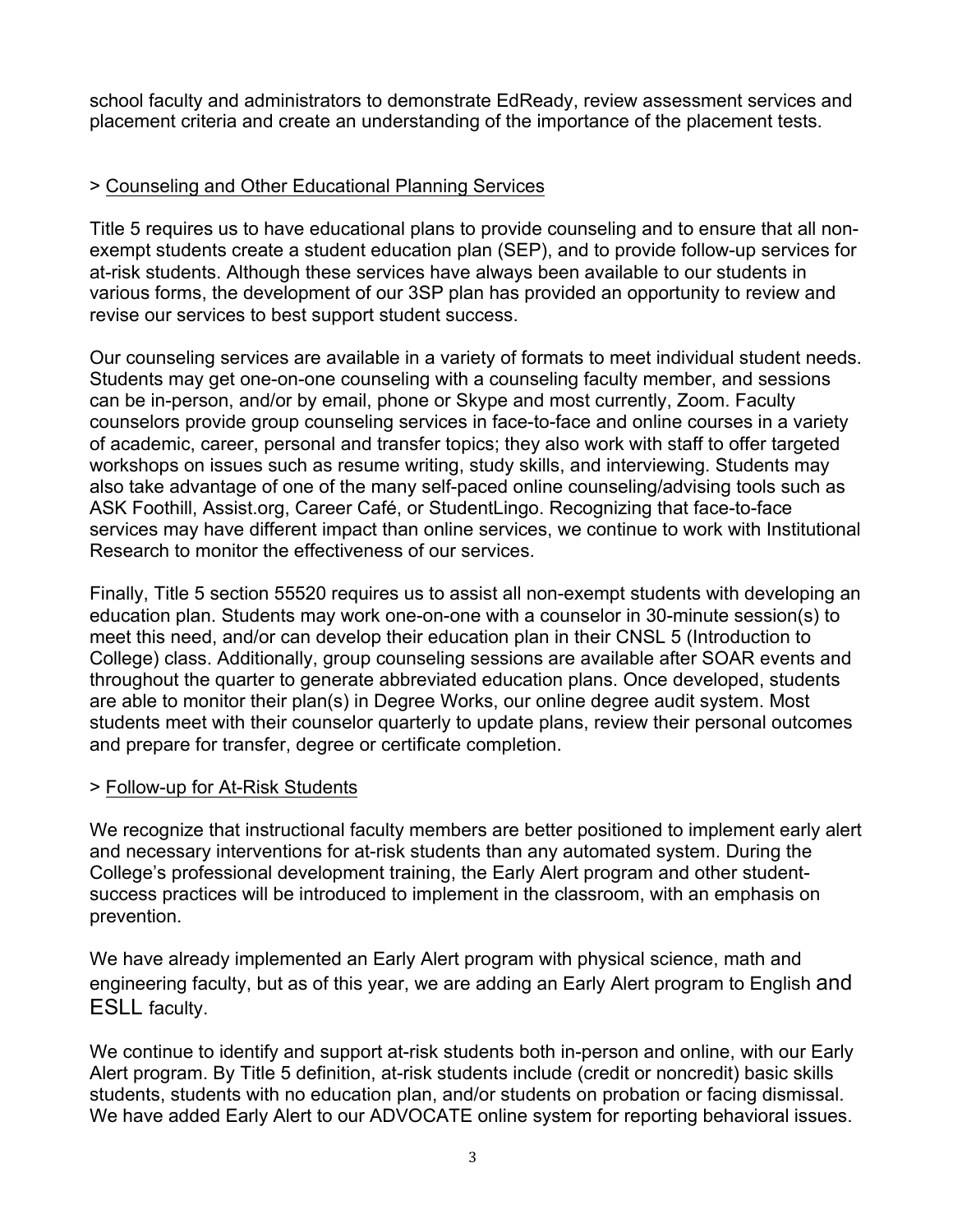We continue to monitor five levels of academic and progress probation. However, faculty and staff may also identify potentially at-risk students via interactions in the classroom or elsewhere on campus.

We currently direct students needing additional support to online resources like EdReady and Smarthinking, and provide supplemental instruction and general academic assistance through on-campus resources such as the PSME Center, the Teaching and Learning Center, Disability Resource Center, Veterans' Resource Center, Cooperative Agencies Resources for Education (CARE), and Extended Opportunities Program and Services (EOPS) tutoring and through on-campus programs like Pass the Torch. We also work closely with counselors in the counseling center, psychological services, Disabilities Resource Center (DRC), athletics and health center for other services as needed.

# Policies

Most of our college policies and procedures have direct and/or indirect effects on our students' likelihood of success. This necessitates student services, instruction and fiscal services to collaborate in ongoing evaluation and evidence-based decision making regarding our policies. In particular, the 3SP plan requirements direct us to examine college policies regarding student exemptions from mandatory participation in orientation; assessment, counseling/advising, and/or education plan development. The college must also allow a student to appeal a potential violation of our student services policies.

Perhaps most importantly, the 3SP plan requirements also prompt us to review our policies and procedures concerning prerequisites. By their nature, prerequisites both create a barrier and promote student success, so it is imperative our policies are regularly evaluated for their effects on success and for any disproportionate negative impact. The College Curriculum Committee revised the college prerequisite policy and procedures in 2012 and they are beginning to collect data about student success under the new policy. Ongoing collaborations between instructional faculty and student services faculty/staff continue to be important to evaluate our efforts to implement policies that promote rather than hinder student success.

# Professional Development

The Professional Development program at Foothill College is a top college priority. It is important to provide appropriate resources to support faculty and staff to effectively support the college's 3SP initiative. It is imperative for our faculty, staff and administrators to receive ongoing professional development to explore best practices and learn how we can collaborate to bring them to Foothill students. We are also mindful that part-time faculty must play an integral role in our campus efforts to increase student success and equity, but reaching and engaging them is an on-going challenge. We continue to collaborate with the Academic Senate and the college's Professional Development Committee to identify and overcome challenges in this area.

The college has also been at the leading edge in many professional development initiatives. We offer fiscal support for participation in professional development and provide online, ondemand, 24/7 professional development workshops through Go2Knowledge and other similar resources, in addition to an extensive offering of in-person workshops.